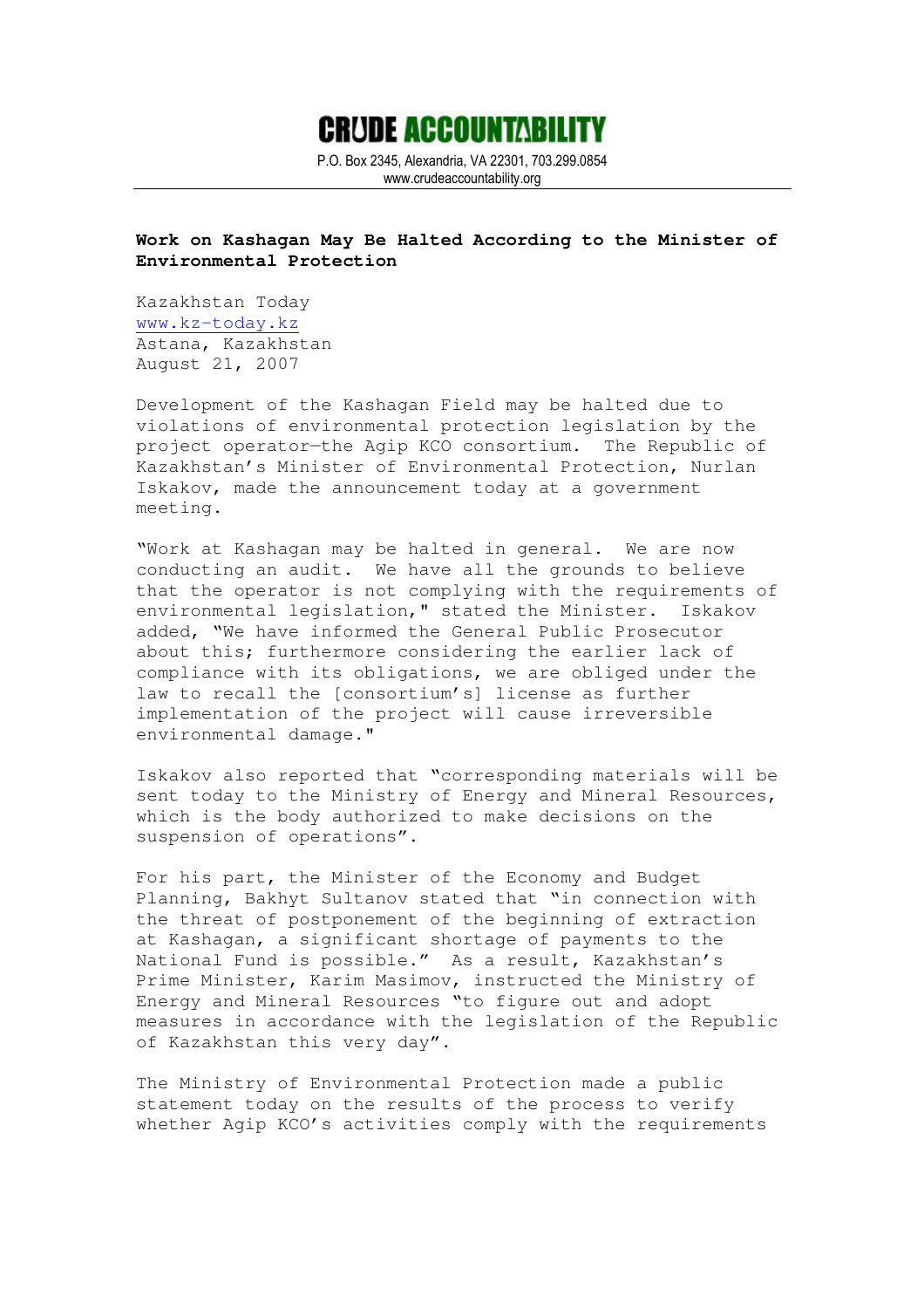of environmental protection legislation. According to the statement, "As a result of this verification process, it has been revealed that systematic violations of the normative requirements of the Republic of Kazakhstan's environmental protection legislation have occurred in the course of oil operations in the contract territory."

[Kazakhstan Today Note: From this point on, the text was added after the initial publication of the article.]

According to information from the environmental protection department, among the fundamental violations are the following: non-compliance with the licensing conditions for natural resource use; systematically exceeding norms for emissions and dumping, and placing an excess of industrial and consumption wastes into the environment over the course of a number of years; a lack of implementation of the conditions of the state environmental assessment issued earlier for the "Experimental-Industrial Development (EID) Project for the Kashagan Field". Furthermore, the verification process revealed that "plans to resolve the problem of the environmentally sound utilization of sulfur were not developed at the exploratory phase; there is unsanctioned flaring of waste in the sea; there is as of yet no detailed report on the harmful impact of oil operations on the Caspian Sea's fish reserves, as should have been prepared as a condition of the contract; and there is a lack of control over contracting organizations, leading to consistent violations by these organizations of the Republic of Kazakhstan's environmental protection legislation."

The public statement [by the Ministry of Environmental Protection] also indicates that the "verification of the company's offshore objects revealed that nitrogen compounds are registering in the atmosphere of the Caspian Sea at levels exceeding norms. In the opinion of the Ministry of Agriculture's Fishing Committee, at this time a connection cannot be ruled out between Agip KCO's activities in the contract territory and the sharp decline in the sturgeon population and the increase in the mass die-off of Caspian Seals and valuable types of fish."

The public statement further emphasizes "By its actions, Agip KCO has placed itself in a class of natural resource users who systematically violate the requirements of Kazakhstan's environmental protection legislation. In the